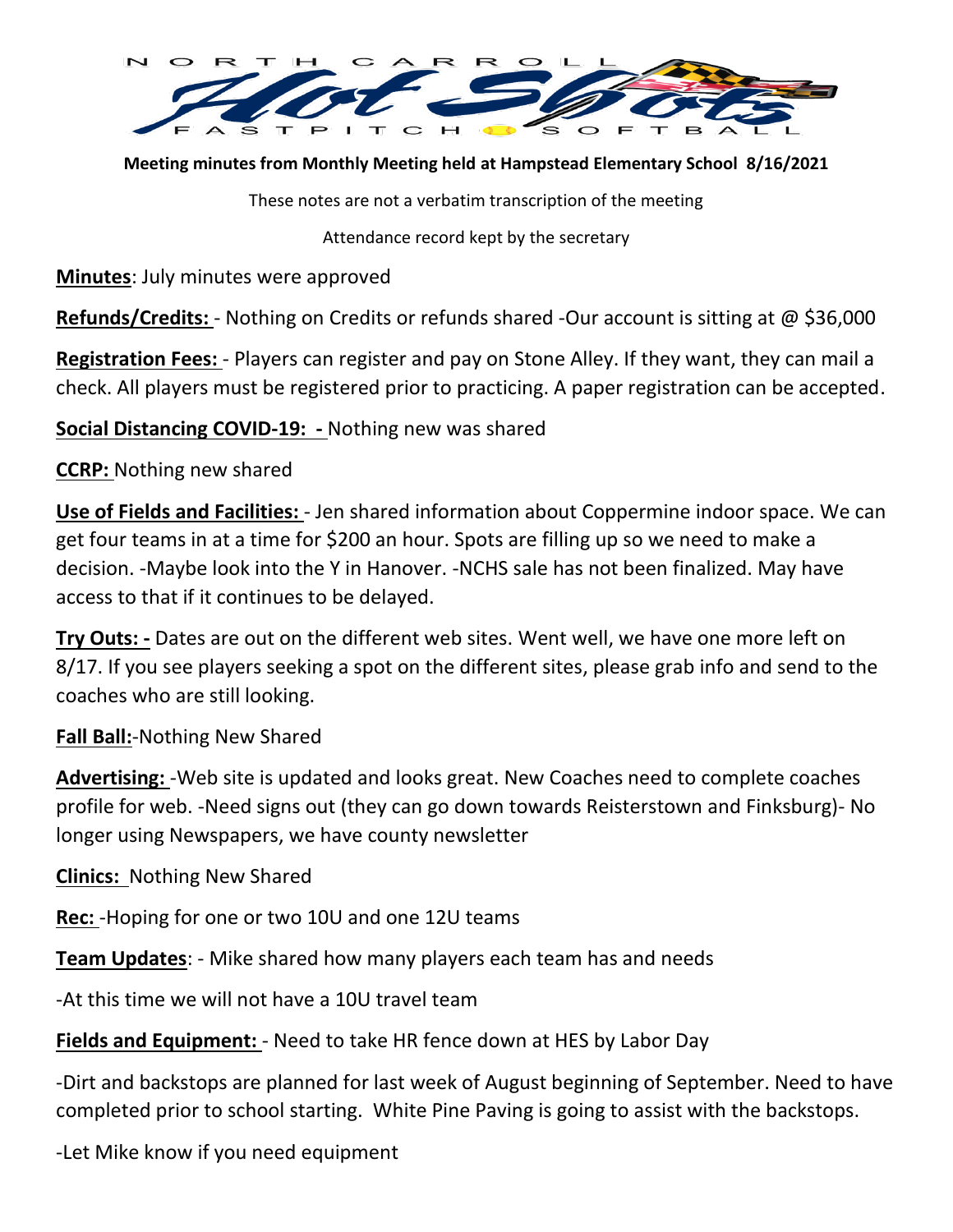--Fields were sprayed last week.

-A used tractor has been donated and is at Panther Park.

**Scholarship:** - Nothing New Shared

## **Fundraising:**

**Pictures**-Nothing new was shared

**Crab Sale/Feast:** - Sale on 10/9 – Fliers were sent to all coaches and are posted on Facebook and Web Site.

**Golf Tournament 10/1/21:** - The site is up- We have 15 sponsors and 14 teams signed up

-Lisa shared some of the changes at Oakmont. -There are issues with PayPal and business credit cards. Jen will look into this. -Chad and Wendy Steele are donating a bunch of Ravens items as giveaways and to raffle off. Still need giveaways.

## **Calendar Raffle February 2021:-** Nothing New Shared

## **Spring Fundraiser:** Nothing new shared

**Tournaments:** Fall Classic for all age groups- 9/23 &9/24 Halloween for all age groups 10/23 & 10/24 -Flyers have been posted on our site as well as others – Will have Lions Club, HES and Sports Complex.

-All teams and parents will be required to help with fields as all age groups will be playing.

-Tournament shirts will be picked up by all teams at HES except for those playing at the sports complex.

**Background Checks:** -All coaches and assistants need to complete. Please get assistant names to Mike.

**Uniforms:** - All coaches will receive an email to send to players. All uniforms must be ordered by Sunday 8/22. No guarantee that pants will be in for the start of the fall season.

**Spirit Wear:** - Cisco on uniform site and Wilsons

**CPR:** Nothing New Shared

**Donations: -**Nothing new was shared

**Mason Dixon:** - Not sure what is happening with Hereford.

**CML**:- Nothing new shared

**USSSA: -** Do not need to register right away

**Survey-** Nothing new shared